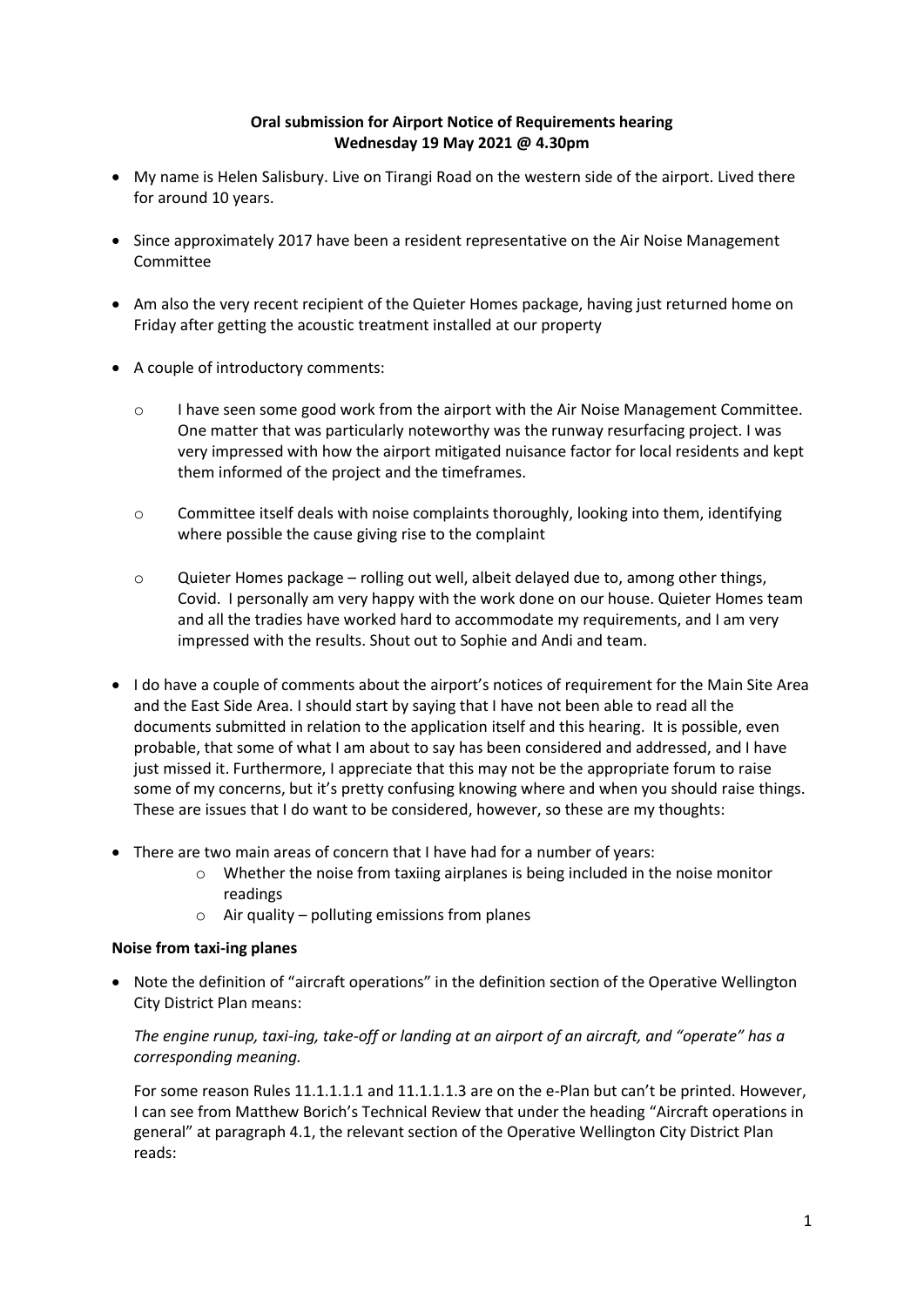*Aircraft operations shall be managed so that the rolling 90-day average 24 hour nightweighted sound exposure does not exceed a day/night level (Ldn) of 65 dBA outside the ANB….*

reference to aircraft noise being measured in accordance with NZ Standard 6805: 1992 (I have not been able to access that)……

*the level of noise from aircraft operations, for comparison with Ldn 65 dBA, is calculated from the total amount of noise energy produced by each aircraft event (land or take-off) over a period of 90 days.*

I see a contradiction here – whereas "aircraft operations" is defined to include not just take-off and landing but also taxi-ing, the sound measurement appears to be calculated only from point of take-off and ends at landing.

As an ANMC member I questioned what noise was included in the "bucket" of noise making up the 90 day rolling average, and was told in early 2017 that the only "aircraft noise" recorded is from take-off and ends with landing, that it explicitly does not include taxi-ing. This is matched to Airways records for flights and my understanding is that remaining noise is excluded from the "bucket" of noise.

This is also consistent with the Air Noise Mitigation Deed and Building Contract that we signed as part of the Quieter Homes package which defined "air noise" as the *noise created by the Airport Operations*. "Airport Operations" were in turn defined as:

*all operations carried out by Wellington Airport on the airport property including:*

*(i) The operation of aircraft during take-off and landing;*

*but excluding:*

*(ii) Aircraft taxiing* [and other things].

If my understanding is correct, then I consider that the noise contours drawn by the airport significantly underreport the actual amount of noise experienced by local residents arising from aircraft operations. This becomes particularly important when considering the acknowledged audible increase in noise proposed for the East Site Area.

If this is the case, then it appears to be a different approach to other airports:

- Christchurch Airport *– Operation aircraft noise is the noise emitted from an aircraft during taxiing, take-off and landing procedures. The Christchurch District Plan requires operational aircraft noise does not exceed 65 dBLdn within the [ANB]*
- From the limited research I have done the same applies for Queenstown Airport, Hamilton Airport, Whangarei Airport

Had wondered if the noise monitoring equipment was capable of recording taxi-ing noise but understand that it can and that it is in fact standard to do so.

At paragraph 15 of Laurel Smith's brief of evidence she states "*typically noise from aircraft operations (arrivals, departures and taxiing) is considered when setting [ANB*]."

### At paragraph 22 she says:

*"Noise from Aircraft Operations (arrivals, departures and taxiing) is controlled by a 65 dbLdn noise limit at the ANB ….Rules 11.1.1.1.2 to 11.1.1.1.6 set out a range of exclusions from the ANB noise limit and further operational controls such as night time restrictions.*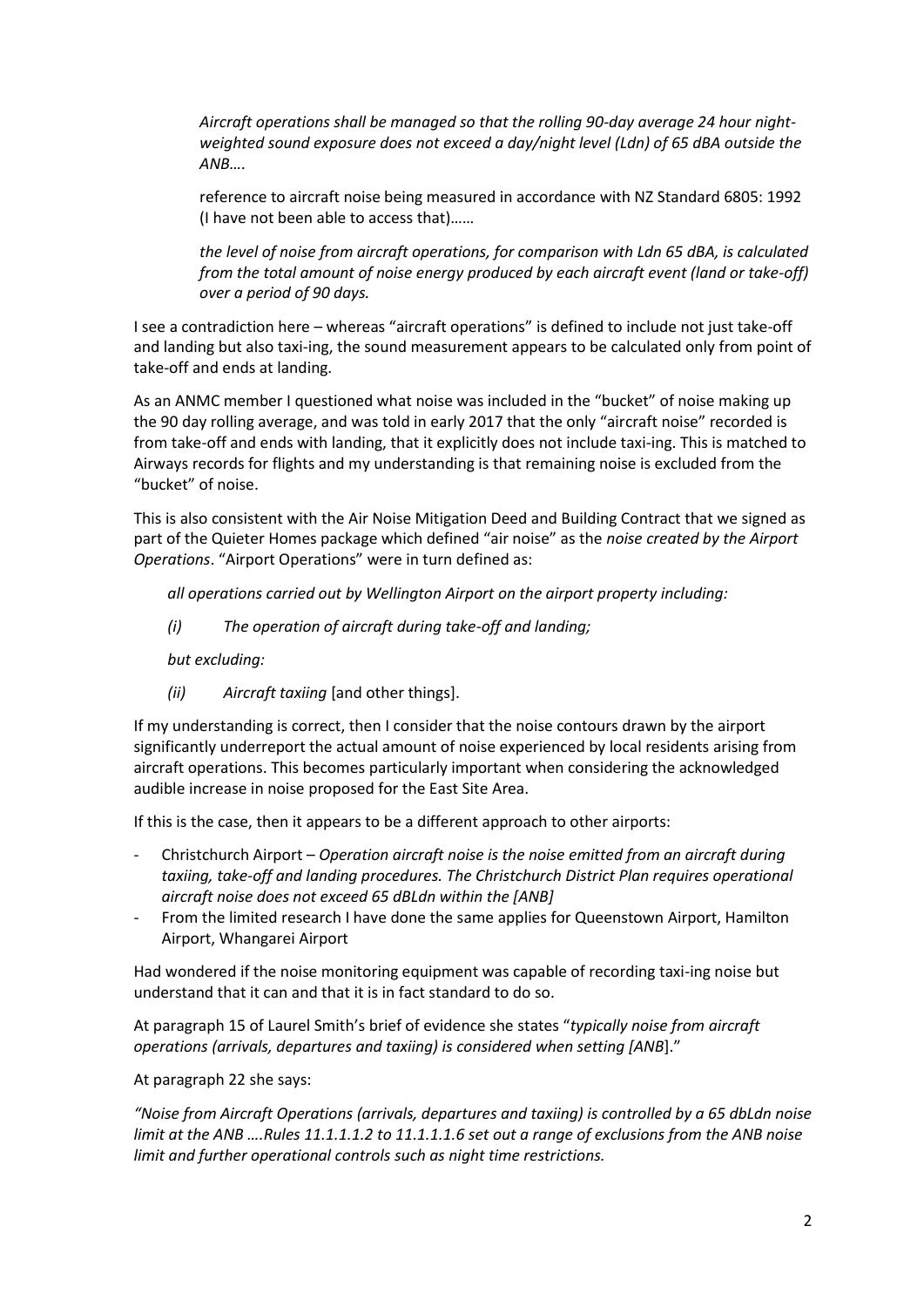I am struggling to understand whether the noise measurements taken by Bruel & Kjaer include or exclude the noise from taxiing airplanes. I think they exclude it. However, there is no reference to this in Ms Smith's evidence.

It is unclear to me what is intended in the Proposed Conditions for the Designation around taxiing noise for the Main Site Area. I think it is to convert the existing District Plan airport noise provisions into the designation, so if it currently excludes it, it will continue to exclude it.

If it is correct that this is not even counted in the "bucket" of noise from aircraft operations, it would seem to me to create quite misleading and under-reported noise levels.

I submit that all noise from taxi-ing aircraft should be included in the "bucket" of noise (if it is not already), and if it is not, we should see what impact that has on the noise contours. Only then, should a decision be made around should be allowed on the East Site Area given the acknowledged increase in noise for local residents.

My personal experience is that I find the constant whine of taxi-ing of far greater nuisance value than the intermittent departure and arrival of planes. There is something inherently more annoying about the whine of a taxi-ing plane than the changing resonance of a plane taking-off or landing. It has a significant impact on amenity.

- I note at paragraph 56 of Ms Smith's evidence when fully operational the East Site Area is estimated to have a total of 24 operations per day of Code C and Code E aircraft. The sound exposure level from the taxiing aircraft in the East Site Area is predicted to be equivalent to a jet departure for Code C aircraft and twice as loud as current departures for Code E aircraft. That is significant
- I understand Mr Borich proposed that no taxiing under power be permitted on the East Site Area taxiways at night. I am unsure whether this has been accepted by the airport. In my submission, this restriction should be excluded to all taxiing activity on the East Site Area. If there are fewer than 24 operations per day in 2050, then arguably it would be easier to implement operationally. If in fact there are more than 24, then the noise nuisance for those residents on the Eastern side of the airport would be even greater than anticipated.

## **Air pollution**

- Am not sure if this is the correct place to raise this issue, but will quickly do so.
- Understand that discharge to air from aircraft is a permitted activity
- Also understand that air quality is something that is monitored by the Regional Council, who have defined the Wellington airshed as essentially the entire city
- Also understand the national interest and importance of air travel
- However, I am mindful that in the Greater Wellington Regional Council's own documents, there is a recognised air quality issue for those who live and work by the airport. Wellington's airport nestled right amongst residential suburbs. Part of its appeal and its limitation.
- In the 2000 Air Quality Management Plan the Council notes at page 10 "*discharges from aircraft can have significant localised effects in and around the Wellington International Airport*."

• At page 11 it says: *Discharges to air from aircraft using Wellington International Airport have been identified as an area of possible concern to people living and working around the airport. Sources of emissions at airports generally relate to the approach, landing, taxiing, take-off and initial climb of aircraft. Discharges from aircraft include nitrogen oxides, carbon monoxide, unburned hydrocarbons and smoke. …*